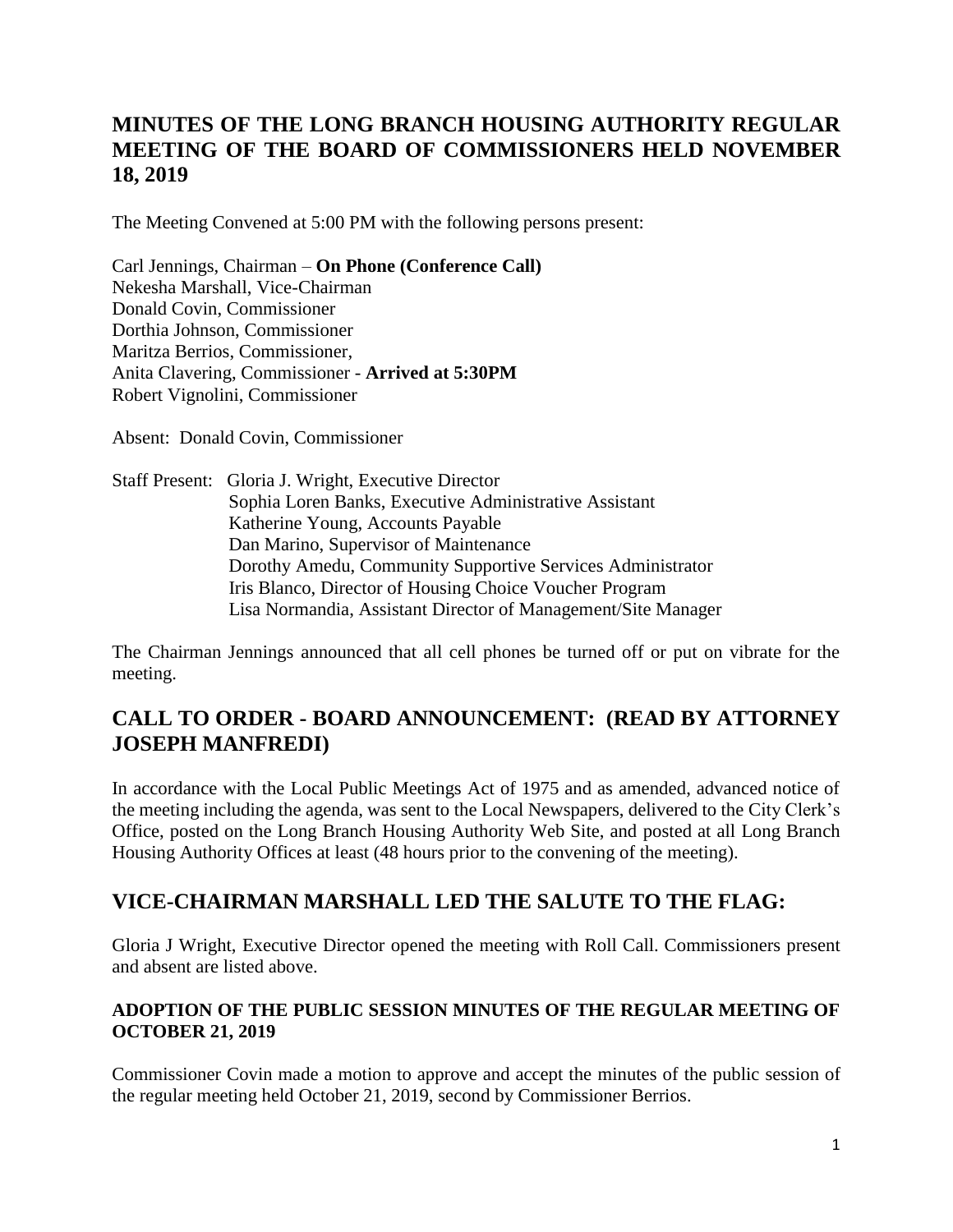Roll Call Vote Taken:

Ayes, Commissioners Johnson, Covin, Vignolini, Vice-Chairman Marshall and Chairman Jennings.

Opposed, None. Abstain, None Absent, Donald Covin, Anita Clavering Motion, Carried.

Public comment was called on this Resolution and this Resolution only, with no response.

Chairman Jennings stated that there is no public participants are present at the meeting.

# **EXECUTIVE DIRECTORS REPORT:**

Executive Director Wright provided the board with relevant activities and news for the month of September 2019. Executive Director Wright outlined and summarized the Executive Director's Report provided to the Board.

### **Resolution 11-01-2019 - Resolution approving the list of bills for October 2019, and authorizing the payment of bills**

Vice-Chairman Marshall stated that finance committee has reviewed the List of bills with the Finance Department and that all questions have been satisfied. Vice-Chairman Marshall requested a motion to accept and approve Resolution 11-01-2019 the List of Bills in the amount of **\$1,154,459.51,** Commissioner Johnson motioned, **seconded** by Maritza Berrios.

Roll Call Vote Taken:

Ayes, Commissioners Johnson, Covin, Vignolini, Vice-Chairman Marshall and Chairman Jennings.

Opposed, None. Abstain, None Absent, Donald Covin, Anita Clavering Motion, Carried.

### **Resolution 11-02-2019 - Resolution authorizing the transaction, authorizing a contract for Computer Consultant/IT Service, authorizing an expenditure of funds in an amount not to exceed \$35,000.00 per year, subject to appropriations**

Martiza Berrios made a motion to approve and accept Resolution 11-02-2019, second by Commissioner Johnson.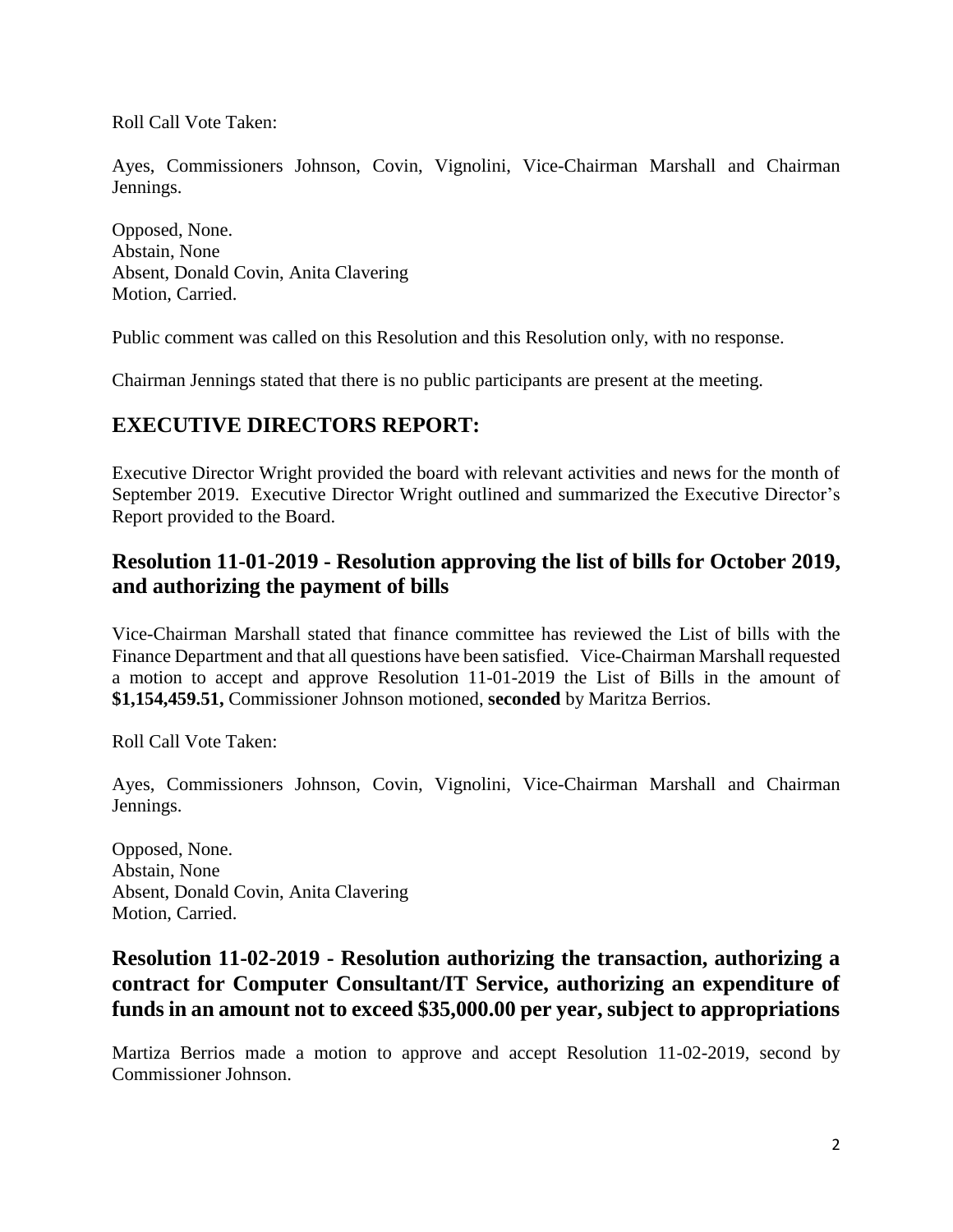Roll Call Vote Taken:

Ayes, Commissioners Johnson, Covin, Vignolini, Vice-Chairman Marshall and Chairman Jennings.

Opposed, None. Abstain, None Absent, Donald Covin, Anita Clavering Motion, Carried.

### **Resolution 11-03-2019 - Resolution authorizing the transaction, authorizing a contract for vehicle maintenance and repair services, authorizing an expenditure of funds in an amount not to exceed \$25,000 per year, subject to Appropriations.**

Commissioner Berrios made a motion to approve and accept Resolution 11-03-2019, second by Commissioner Johnson.

Roll Call Vote Taken:

Ayes, Commissioners Johnson, Covin, Vignolini, Vice-Chairman Marshall and Chairman Jennings.

Opposed, None. Abstain, None Absent, Donald Covin, Anita Clavering Motion, Carried.

#### **Resolution 11-04-2019 - Resolution authorizing the transaction, authorizing a contract for supply and delivery of hot water heaters, authorizing an expenditure of funds in an amount not to exceed \$20,000 per year, subject to appropriations**

Commissioner Marshall made a motion to approve and accept Resolution 11-04-2019, second by Commissioner Vignolini.

Roll Call Vote Taken:

Ayes, Commissioners Johnson, Covin, Vignolini, Vice-Chairman Marshall and Chairman Jennings.

Opposed, None. Abstain, None Absent, Donald Covin, Anita Clavering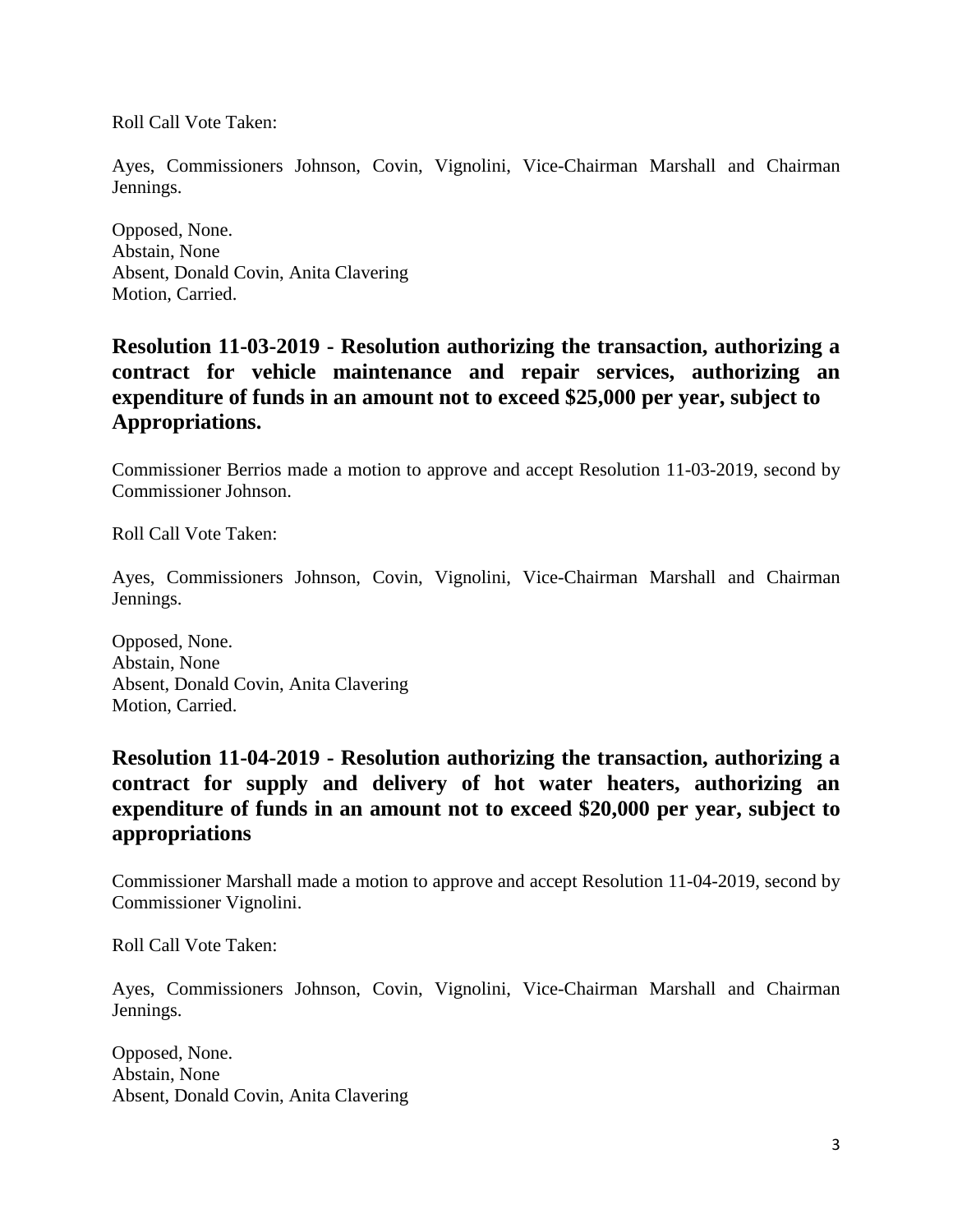Motion, Carried

### **Resolution 11-05-2019 - Resolution approving the transaction, authorizing the Long Branch Housing Authority Housing Choice Voucher Program Small Area Fair Market Rents (SAFMR 'S) 2020**

Roll Call Vote Taken:

Ayes, Commissioners Johnson, Covin, Vignolini, Vice-Chairman Marshall and Chairman Jennings.

Opposed, None. Abstain, None Absent, Donald Covin, Anita Clavering Motion, Carried

#### **Resolution 11-06-2019 – Resolution authorizing a Closed Session of the Regular Meeting of the Board of Commissioners on November 18, 2019**

### **NO DISCUSSION NEEDED FOR CLOSED SESSEION; RESOLUTION SKIPPED.**

**Resolution 11-07-2019 - Resolution authorizing a contract between the Housing Authority of Long Branch and Governance & Fiscal Affairs, LLC to provide Procurement Consultant services, authorizing an expenditure of funds in an amount not to exceed \$47,000.**

Commissioner Berrios made a motion to approve and accept Resolution 11-07-2019, second by Commissioner Vignolini.

Roll Call Vote Taken:

Ayes, Commissioners Johnson, Covin, Vignolini, Vice-Chairman Marshall and Chairman Jennings.

Opposed, None. Abstain, None Absent, Donald Covin, Anita Clavering Motion, Carried